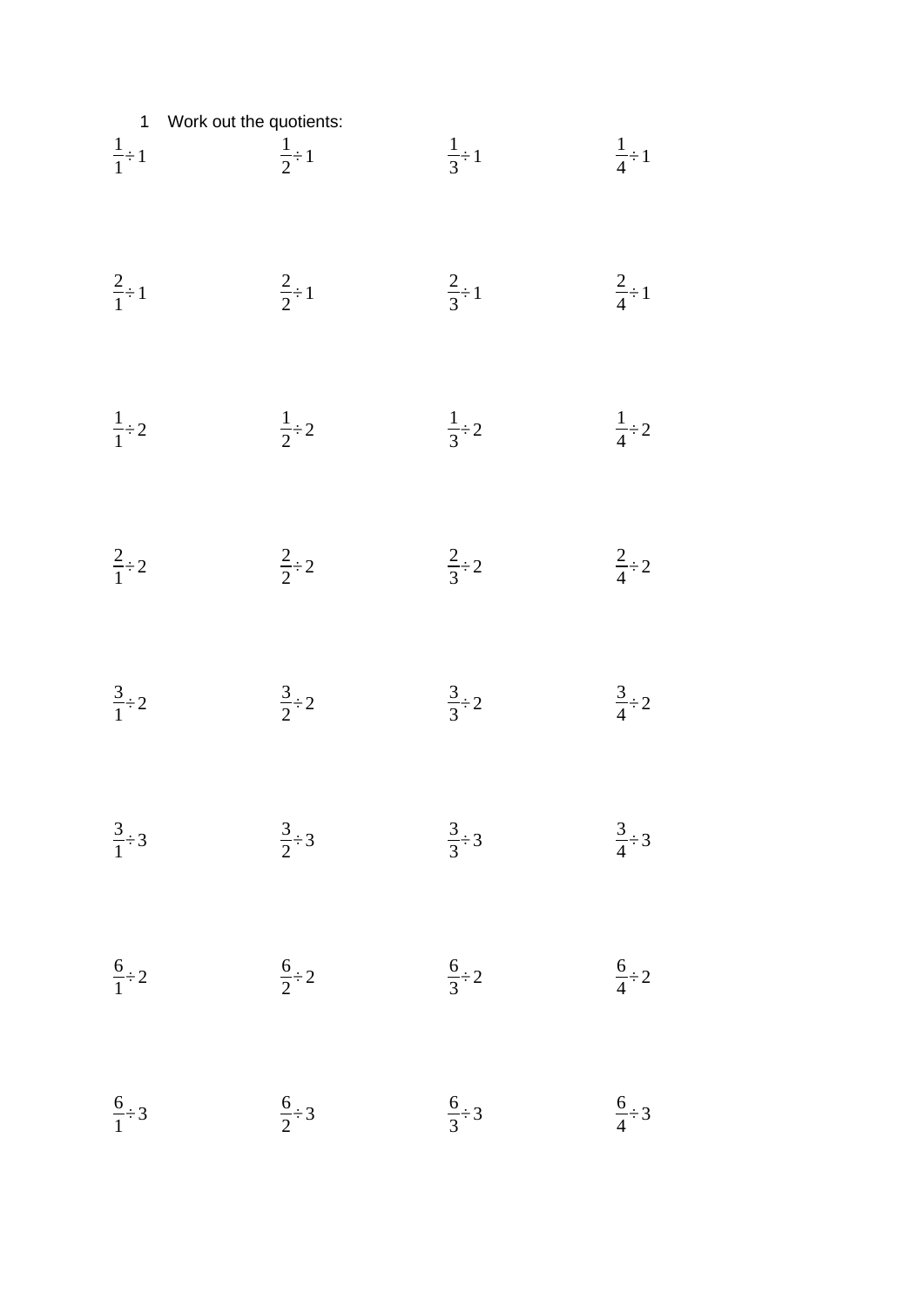$$
1 \div \frac{1}{1}
$$
\n
$$
1 \div \frac{1}{2}
$$
\n
$$
1 \div \frac{1}{3}
$$
\n
$$
1 \div \frac{1}{4}
$$
\n
$$
1 \div \frac{2}{2}
$$
\n
$$
1 \div \frac{3}{2}
$$
\n
$$
1 \div \frac{3}{2}
$$
\n
$$
1 \div \frac{3}{2}
$$
\n
$$
1 \div \frac{3}{2}
$$
\n
$$
1 \div \frac{3}{2}
$$
\n
$$
1 \div \frac{3}{2}
$$
\n
$$
1 \div \frac{3}{2}
$$
\n
$$
1 \div \frac{3}{2}
$$
\n
$$
1 \div \frac{3}{2}
$$
\n
$$
1 \div \frac{3}{2}
$$
\n
$$
1 \div \frac{3}{2}
$$
\n
$$
1 \div \frac{3}{2}
$$
\n
$$
1 \div \frac{3}{4}
$$
\n
$$
1 \div \frac{4}{4}
$$
\n
$$
2 \div \frac{1}{2}
$$
\n
$$
2 \div \frac{1}{2}
$$
\n
$$
2 \div \frac{1}{2}
$$
\n
$$
2 \div \frac{2}{3}
$$
\n
$$
2 \div \frac{2}{4}
$$
\n
$$
2 \div \frac{3}{2}
$$
\n
$$
2 \div \frac{3}{2}
$$
\n
$$
2 \div \frac{3}{2}
$$
\n
$$
2 \div \frac{3}{2}
$$
\n
$$
2 \div \frac{3}{2}
$$
\n
$$
2 \div \frac{3}{2}
$$
\n
$$
2 \div \frac{3}{2}
$$
\n
$$
2 \div \frac{4}{2}
$$
\n
$$
2 \div \frac{4}{2}
$$
\n
$$
2 \div \frac{4}{2}
$$
\n
$$
2 \div \frac{4}{2}
$$
\n
$$
2 \div \frac{4}{2}
$$
\n
$$
2 \div \frac{4}{2}
$$
\n
$$
2 \div \frac{4}{2}
$$
\n
$$
2 \div \frac{4}{2}
$$
\n
$$
2 \div \frac{4}{2}
$$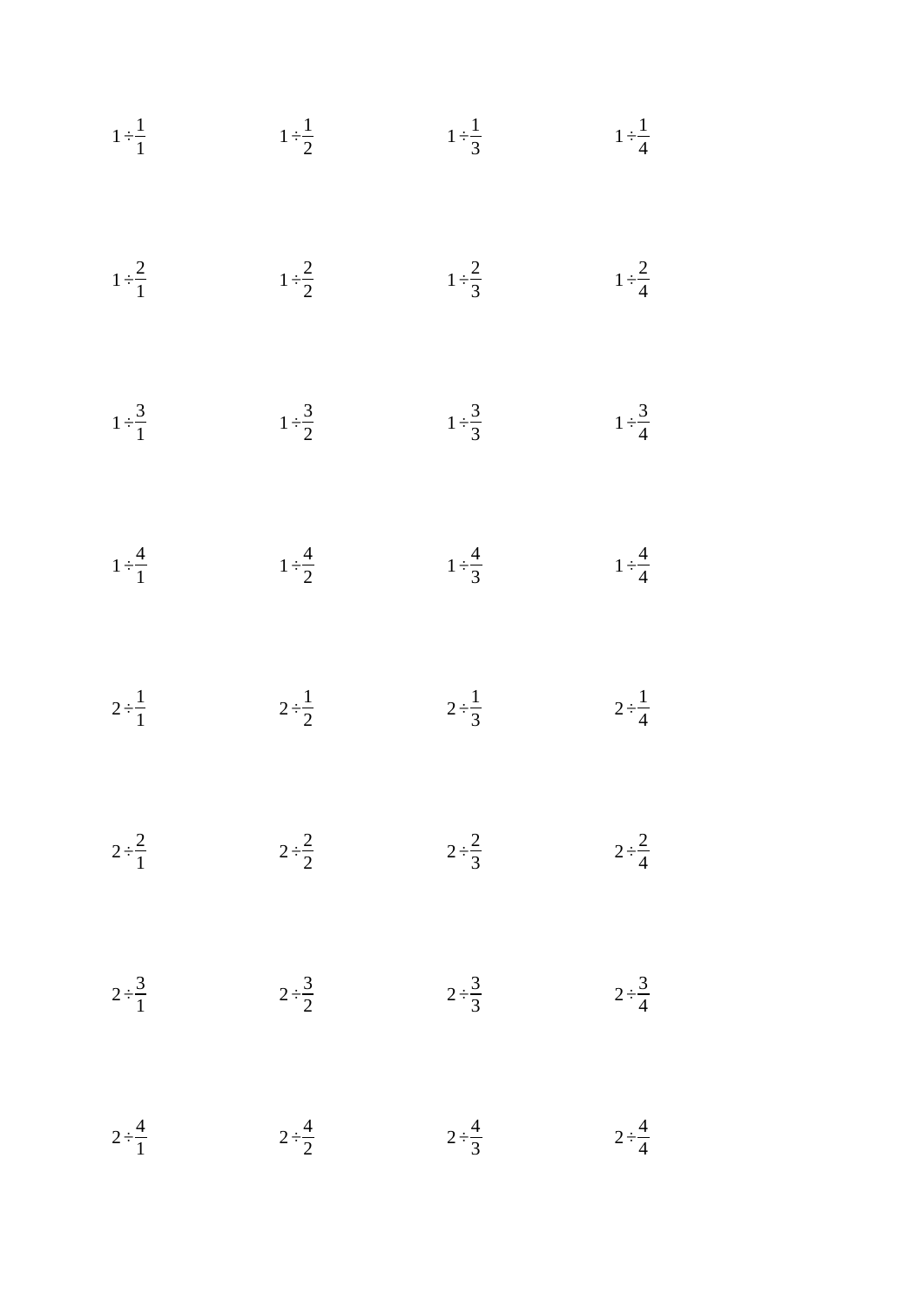| $\frac{1}{1} \div \frac{1}{1}$ | $\frac{1}{1} \div \frac{1}{2}$                                | $\frac{1}{1} \div \frac{1}{3}$ | $\frac{1}{1} \div \frac{1}{4}$ |
|--------------------------------|---------------------------------------------------------------|--------------------------------|--------------------------------|
| $rac{1}{1} \div \frac{2}{1}$   | $rac{1}{1} \div \frac{2}{2}$                                  | $rac{1}{1} \div \frac{2}{3}$   | $rac{1}{1} \div \frac{2}{4}$   |
| $\frac{1}{1} \div \frac{3}{1}$ | $rac{1}{1} \div \frac{3}{2}$                                  | $rac{1}{1} \div \frac{3}{3}$   | $rac{1}{1} \div \frac{3}{4}$   |
| $\frac{1}{1} \div \frac{4}{1}$ | $rac{1}{1} \div \frac{4}{2}$                                  | $rac{1}{1} \div \frac{4}{3}$   | $rac{1}{1} \div \frac{4}{4}$   |
| $\frac{1}{2} \div \frac{1}{1}$ | $rac{1}{2} \div \frac{1}{2}$                                  | $rac{1}{2} \div \frac{1}{3}$   | $rac{1}{2} \div \frac{1}{4}$   |
| $rac{1}{2} \div \frac{2}{1}$   | $rac{1}{2} \div \frac{2}{2}$                                  | $rac{1}{2} \div \frac{2}{3}$   | $rac{1}{2} \div \frac{2}{4}$   |
| $\frac{1}{2} \div \frac{3}{1}$ | $\frac{1}{2} \div \frac{3}{2}$                                | $rac{1}{2} \div \frac{3}{3}$   | $rac{1}{2} \div \frac{3}{4}$   |
| $\frac{1}{2} \div \frac{4}{1}$ | $\frac{1}{2} \div \frac{4}{2}$ $\frac{1}{2} \div \frac{4}{3}$ |                                | $\frac{1}{2} \div \frac{4}{4}$ |